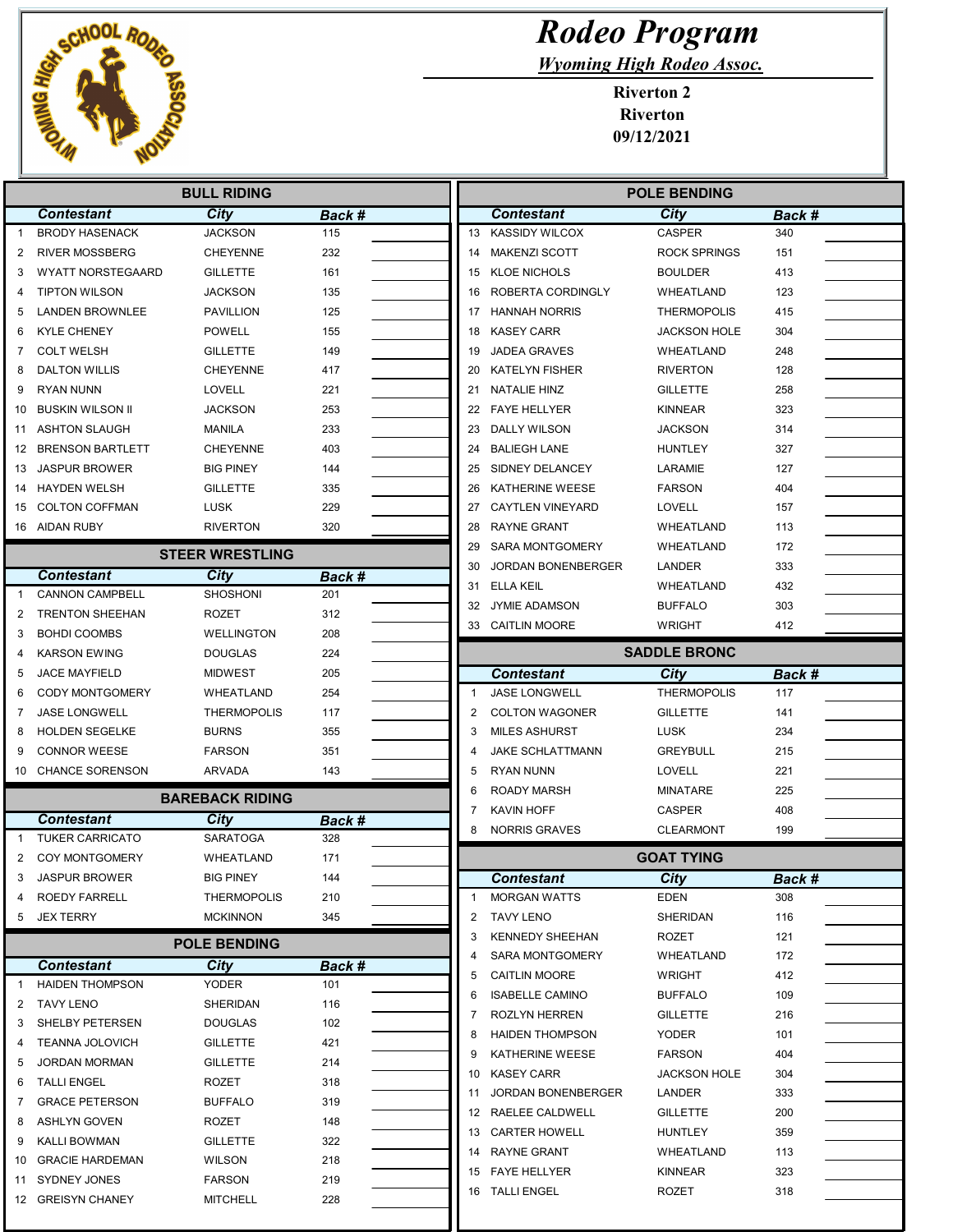

Wyoming High Rodeo Assoc.

Riverton 2 Riverton 09/12/2021

|             | <b>GOAT TYING</b>        |                             |        |    | <b>BREAKAWAY ROPING</b>                      |                                       |            |  |
|-------------|--------------------------|-----------------------------|--------|----|----------------------------------------------|---------------------------------------|------------|--|
|             | <b>Contestant</b>        | <b>City</b>                 | Back # |    | <b>Contestant</b>                            | <b>City</b>                           | Back #     |  |
| 17          | <b>CEDAR STEWART</b>     | <b>BIG PINEY</b>            | 321    | 5  | <b>AUDREY KREMER</b>                         | <b>POWELL</b>                         | 310        |  |
| 18          | JYMIE ADAMSON            | <b>BUFFALO</b>              | 303    | 6  | <b>RAYNE GRANT</b>                           | WHEATLAND                             | 113        |  |
|             | 19 KAELEY HUTCHISON      | ROZET                       | 410    | 7  | <b>GRACE PETERSON</b>                        | <b>BUFFALO</b>                        | 319        |  |
|             |                          | <b>TIE DOWN CALF ROPING</b> |        | 8  | KORLYN SLATTERY                              | ROZET                                 | 250        |  |
|             | <b>Contestant</b>        | City                        | Back # | 9  | ASHLYN GOVEN                                 | ROZET                                 | 148        |  |
| -1          | <b>JOSEPH HAYDEN</b>     | <b>GILLLETE</b>             | 104    | 10 | <b>CATHRYN VINEYARD</b>                      | <b>LOVELL</b>                         | 457        |  |
| 2           | <b>CORD HERRING</b>      | <b>VETERAN</b>              | 131    | 11 | <b>CEDAR STEWART</b>                         | <b>BIG PINEY</b>                      | 321        |  |
| 3           | <b>JAYCE SORENSEN</b>    | <b>GREYBULL</b>             | 307    | 12 | <b>JYMIE ADAMSON</b>                         | <b>BUFFALO</b>                        | 303        |  |
| 4           | CHAZ CONDOS              | LYMAN                       | 110    | 13 | <b>SYDNEY JONES</b>                          | <b>FARSON</b>                         | 219        |  |
| 5           | ADAM BELUS               | <b>BUFFALO</b>              | 256    | 14 | <b>SARA MONTGOMERY</b>                       | WHEATLAND                             | 172        |  |
| 6           | <b>GATLIN PENDLETON</b>  | <b>MANILA</b>               | 222    | 15 | <b>ROZLYN HERREN</b>                         | <b>GILLETTE</b>                       | 216        |  |
| 7           | <b>KYLE KOFRON</b>       | <b>CHEYENNE</b>             | 132    | 16 | <b>HADLEY FURNIVAL</b>                       | <b>CASPER</b>                         | 112        |  |
| 8           | <b>MASON SORENSEN</b>    | <b>YODER</b>                | 313    | 17 | <b>BALIEGH LANE</b>                          | HUNTLEY                               | 327        |  |
| 9           | <b>TELL TAVEGIE</b>      | <b>NEWCASTLE</b>            | 261    | 18 | <b>CARTER HOWELL</b>                         | HUNTLEY                               | 359        |  |
| 10          | <b>JACE ROURKE</b>       | <b>GILLETTE</b>             | 406    | 19 | <b>KLOE NICHOLS</b>                          | <b>BOULDER</b>                        | 413        |  |
| 11          | HUNTER HENDERSON         | <b>GILLETTE</b>             | 145    | 20 | <b>AVA RENO</b>                              | <b>GILLETTE</b>                       | 420        |  |
| 12          | <b>TEAGAN BENTLEY</b>    | <b>CASPER</b>               | 107    | 21 | <b>HAIDEN THOMPSON</b>                       | YODER                                 | 101        |  |
| 13          | <b>TEAGEN BINDER</b>     | <b>MERINO</b>               | 150    | 22 | TAVY LENO                                    | SHERIDAN                              | 116        |  |
|             | <b>JADE ESPENSCHEID</b>  | <b>BIG PINEY</b>            | 111    | 23 | <b>KENNEDY SHEEHAN</b>                       | <b>ROZET</b>                          | 121        |  |
| 15          | AUSTIN PIXLEY            | <b>SUNDANCE</b>             | 300    | 24 | RAELEE CALDWELL                              | <b>GILLETTE</b>                       | 200        |  |
| 16          | <b>CORYJAMES BOMHOFF</b> | <b>CHEYENNE</b>             | 257    | 25 | DALLY WILSON                                 | <b>JACKSON</b>                        | 314        |  |
| 17          | <b>TRACE STEVENSON</b>   | <b>ALCOVA</b>               | 419    | 26 | <b>KASSIDY WILCOX</b>                        | <b>CASPER</b>                         | 340        |  |
| 18          | <b>KYLER CLARK</b>       | <b>YODER</b>                | 211    | 27 | <b>MORGAN WATTS</b>                          | EDEN                                  | 308        |  |
| 19          | <b>COY THAR</b>          | <b>ROZET</b>                | 100    | 28 | <b>JORDAN MORMAN</b>                         | <b>GILLETTE</b>                       | 214        |  |
| 20          | ROYCE BREEDEN            | <b>CARPENTER</b>            | 353    | 29 | ADDISON GRIEMSMAN                            | WORLAND                               | 414        |  |
| 21          | <b>CANNON CAMPBELL</b>   | <b>SHOSHONI</b>             | 201    | 30 | <b>LAYNE MYERS</b>                           | <b>THERMOPOLIS</b>                    | 119        |  |
| 22          | <b>CODY MONTGOMERY</b>   | WHEATLAND                   | 254    | 31 | <b>CAITLIN MOORE</b>                         | <b>WRIGHT</b>                         | 412        |  |
| 23          | <b>CADE THAR</b>         | ROZET                       | 302    | 32 | <b>ISABELLE CAMINO</b>                       | <b>BUFFALO</b>                        | 109        |  |
| 24          | <b>THOMAS GOOLD</b>      | <b>DOUGLAS</b>              | 209    | 33 | <b>HANNA GRIEMSMAN</b>                       | WORLAND                               | 114        |  |
| 25          | <b>KOLTON MILLER</b>     | <b>GILLETTE</b>             | 103    | 34 | <b>GRACIE HARDEMAN</b>                       | <b>WILSON</b>                         | 218        |  |
| 26          | <b>JARRIT HOOD</b>       | LYMAN                       | 217    | 35 | <b>TALLI ENGEL</b>                           | ROZET                                 | 318        |  |
| 27          | <b>COLSON MYERS</b>      | <b>BUFFALO</b>              | 357    | 36 | <b>TACI JONES</b>                            | <b>FARSON</b>                         | 431        |  |
|             | 28 JASE LONGWELL         | <b>THERMOPOLIS</b>          | 117    |    | 37 SHARIANNE BROWER                          | <b>BIG PINEY</b>                      | 246        |  |
|             | 29 JACE MAYFIELD         | MIDWEST                     | 205    | 38 | SHELBY PETERSEN                              | <b>DOUGLAS</b>                        | 102        |  |
|             | 30 HAZEN CAMINO          | <b>BUFFALO</b>              | 316    |    | 39 KASEY CARR                                | <b>JACKSON HOLE</b><br><b>KINNEAR</b> | 304        |  |
|             | 31 SID PETERSEN          | <b>TORRINGTON</b>           | 311    |    | 40 FAYE HELLYER                              |                                       | 323        |  |
|             | 32 CAM JOHNSON           | <b>BUFFALO</b>              | 324    |    | 41 BRENNA HERRING                            | VETERAN                               | 213        |  |
| 33          | <b>BROC SCHWARTZKOPF</b> | <b>DOUGLAS</b>              | 120    |    |                                              | <b>TEAM ROPING</b>                    |            |  |
| 34          | <b>GLADE PARKER</b>      | LARAMIE                     | 423    |    | <b>Contestant</b>                            | <b>City</b>                           | Back #     |  |
| 35          | <b>BOHDI COOMBS</b>      | <b>WELLINGTON</b>           | 208    | 1  | <b>CAYTLEN VINEYARD</b>                      | LOVELL                                | 157        |  |
| 36          | <b>HOLDEN SEGELKE</b>    | <b>BURNS</b>                | 355    |    | JARRIT HOOD                                  | LYMAN                                 | 217        |  |
|             | 37 TALON LARSON          | <b>GILLETTE</b>             | 332    |    | 2 TALON LARSON                               | <b>GILLETTE</b>                       | 332        |  |
|             | 38 KEYTON HAYDEN         | <b>GILLETTE</b>             | 309    | 3  | <b>JACE ROURKE</b><br><b>GRACIE HARDEMAN</b> | <b>GILLETTE</b><br><b>WILSON</b>      | 406<br>218 |  |
|             |                          | <b>BREAKAWAY ROPING</b>     |        |    | <b>LAYNE MYERS</b>                           | <b>THERMOPOLIS</b>                    | 119        |  |
|             | <b>Contestant</b>        | City                        | Back # |    | 4 TELL TAVEGIE                               | NEWCASTLE                             | 261        |  |
| $\mathbf 1$ | <b>KAELEY HUTCHISON</b>  | ROZET                       | 410    |    | PATE TAVEGIE                                 | NEWCASTLE                             | 337        |  |
| 2           | <b>JORDAN KENNEDY</b>    | <b>CHEYENNE</b>             | 244    |    | 5 ADAM BELUS                                 | <b>BUFFALO</b>                        | 256        |  |
| 3           | <b>GREISYN CHANEY</b>    | <b>MITCHELL</b>             | 228    |    | <b>GARRETT TITMUS</b>                        | <b>THERMOPOLIS</b>                    | 159        |  |
|             | SYDNEY OEDEKOVEN         | <b>GILLETTE</b>             | 206    | 6  | AIDAN RUBY                                   | <b>RIVERTON</b>                       | 320        |  |
|             |                          |                             |        |    | <b>BOHDI COOMBS</b>                          | WELLINGTON                            | 208        |  |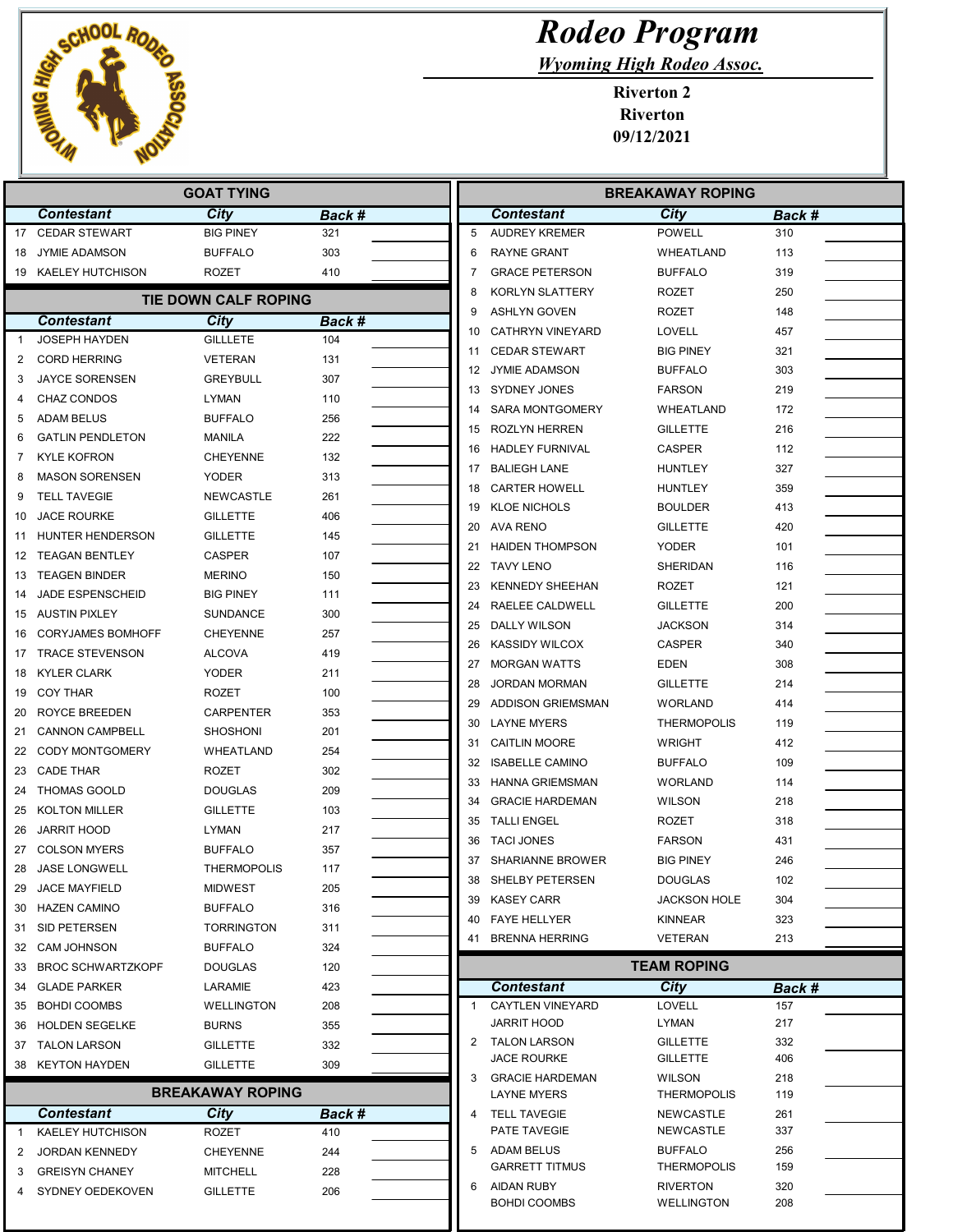

Wyoming High Rodeo Assoc.

Riverton 2 Riverton 09/12/2021

| City<br>City<br><b>Contestant</b><br>Back #<br><b>Contestant</b><br>Back #<br>AVA RENO<br><b>GILLETTE</b><br>420<br>34 KORLYN SLATTERY<br><b>ROZET</b><br>250<br>$\overline{7}$<br>LOVELL<br>457<br><b>ROZET</b><br>318<br><b>CATHRYN VINEYARD</b><br>TALLI ENGEL<br><b>HANNA GRIEMSMAN</b><br>35 HAIDEN THOMPSON<br><b>YODER</b><br><b>WORLAND</b><br>114<br>101<br>8<br>KOLTON MILLER<br><b>GILLETTE</b><br>103<br><b>JACE MAYFIELD</b><br><b>MIDWEST</b><br>205<br><b>BALIEGH LANE</b><br><b>HUNTLEY</b><br>327<br>36 HOLDEN SEGELKE<br><b>BURNS</b><br>355<br>9<br><b>GREISYN CHANEY</b><br><b>MITCHELL</b><br>228<br><b>DAYTON TILLMAN</b><br>235<br>WHEATLAND<br>162<br>414<br><b>DILLON JOHNSON</b><br><b>BELT</b><br>37 ADDISON GRIEMSMAN<br><b>WORLAND</b><br>10<br>111<br>412<br><b>JADE ESPENSCHEID</b><br><b>BIG PINEY</b><br><b>CAITLIN MOORE</b><br><b>WRIGHT</b><br>11 BRENNA HERRING<br><b>VETERAN</b><br>213<br>38 GRIFFIN ROMERO<br><b>ROCK SPRINGS</b><br>426<br>138<br><b>MASON SORENSEN</b><br>YODER<br>313<br>KYLER NOVACEK<br><b>EATON</b><br>324<br><b>CASPER</b><br>107<br>12 CAM JOHNSON<br><b>BUFFALO</b><br>39 TEAGAN BENTLEY<br>411<br><b>CASPER</b><br>122<br><b>CAEL ESPENSCHEID</b><br><b>BIG PINEY</b><br><b>MASON TROLLINGER</b><br>112<br>13 ASHLYN GOVEN<br><b>ROZET</b><br>148<br>40 HADLEY FURNIVAL<br><b>CASPER</b><br>207<br><b>SHOSHONI</b><br>201<br><b>KASHTON REYNOLDS</b><br><b>ROZET</b><br><b>CANNON CAMPBELL</b><br>41 SAGE ROMERO<br><b>ROCK SPRINGS</b><br>226<br>14 KAELEY HUTCHISON<br><b>ROZET</b><br>410<br>222<br><b>CADE THAR</b><br><b>ROZET</b><br>302<br><b>GATLIN PENDLETON</b><br><b>MANILA</b><br>15 KEYTON HAYDEN<br><b>GILLETTE</b><br>309<br><b>BARREL RACING</b><br><b>AUSTIN PIXLEY</b><br>SUNDANCE<br>300<br>City<br><b>Contestant</b><br>Back #<br>16 CHAZ CONDOS<br><b>LYMAN</b><br>110<br><b>MAKENZI SCOTT</b><br><b>ROCK SPRINGS</b><br>151<br>1<br><b>BRAXTON CONDOS</b><br>405<br>LYMAN<br>360<br>$\overline{2}$<br><b>EVA SCRITCHFIELD</b><br>MEEKER<br>338<br>17 COLTON STONE<br><b>GILLETTE</b><br><b>JADEA GRAVES</b><br>248<br>419<br>3<br>WHEATLAND<br><b>TRACE STEVENSON</b><br><b>ALCOVA</b><br>327<br><b>BALIEGH LANE</b><br><b>HUNTLEY</b><br><b>MCCOY LONGWELL</b><br><b>THERMOPOLIS</b><br>204<br>4<br>18<br><b>JASE LONGWELL</b><br><b>THERMOPOLIS</b><br>117<br><b>HANNAH NORRIS</b><br><b>THERMOPOLIS</b><br>415<br>5<br>202<br>JASE WILSON<br>19<br><b>GILLETTE</b><br>127<br>SIDNEY DELANCEY<br>LARAMIE<br>206<br>SYDNEY OEDEKOVEN<br><b>GILLETTE</b><br>113<br>7<br><b>RAYNE GRANT</b><br>WHEATLAND<br>20 CADEN GINES<br><b>POWELL</b><br>158<br><b>GREISYN CHANEY</b><br><b>MITCHELL</b><br>228<br>8<br><b>JAYCE SORENSEN</b><br><b>GREYBULL</b><br>307<br>173<br>9<br><b>EMILY AMICK</b><br><b>MEEKER</b><br>21 THOMAS GOOLD<br><b>DOUGLAS</b><br>209<br>322<br><b>KALLI BOWMAN</b><br><b>GILLETTE</b><br>10<br>326<br><b>CONNOR THOMAS</b><br><b>CHEYENNE</b><br>404<br><b>KATHERINE WEESE</b><br><b>FARSON</b><br>11<br>ROYCE BREEDEN<br><b>CARPENTER</b><br>353<br>22<br>12 LACIE VASQUEZ<br><b>ROCK SPRINGS</b><br>166<br>KYLE KOFRON<br><b>CHEYENNE</b><br>132<br>RYLIE PERSSON<br><b>GILLETTE</b><br>424<br>13<br>SYDNEY JONES<br><b>FARSON</b><br>219<br>23<br><b>JORDAN MORMAN</b><br><b>GILLETTE</b><br>214<br>14<br>KLOE NICHOLS<br><b>BOULDER</b><br>413<br><b>ROCK SPRINGS</b><br><b>ALYX BOLTON</b><br>106<br>15<br>AUDREY KREMER<br><b>POWELL</b><br>310<br>24<br><b>COY THAR</b><br>ROZET<br>100<br>16 TACI JONES<br><b>FARSON</b><br>431<br>25<br>TAVY LENO<br>SHERIDAN<br>116<br>17 ISABELLE CAMINO<br><b>BUFFALO</b><br>109<br><b>JOSEPH HAYDEN</b><br><b>GILLLETE</b><br>104<br>18 SYDNEY OEDEKOVEN<br><b>GILLETTE</b><br>206<br>26 BROC SCHWARTZKOPF<br><b>DOUGLAS</b><br>120<br>19 CARTER HOWELL<br><b>HUNTLEY</b><br>359<br><b>CORD HERRING</b><br>131<br>VETERAN<br>20 FAYE HELLYER<br><b>KINNEAR</b><br>323<br>27 GLADE PARKER<br>423<br><b>LARAMIE</b><br>21 SYDNEY JONES<br><b>FARSON</b><br>219<br>422<br><b>GRADY LONGWELL</b><br><b>EVANSVILLE</b><br>22 TEANNA JOLOVICH<br>421<br><b>GILLETTE</b><br>28 SID PETERSEN<br>311<br><b>TORRINGTON</b><br>23 KATELYN FISHER<br>128<br><b>RIVERTON</b><br><b>YODER</b><br>211<br>KYLER CLARK<br>24 LAYNE MYERS<br><b>THERMOPOLIS</b><br>119<br>29 TATE BISHOP<br><b>BURNS</b><br>105<br>25 TAYLOR AGAR<br><b>THERMOPOLIS</b><br>430<br>317<br><b>JHETT LONGWELL</b><br><b>THERMOPOLIS</b><br>26 HAIDEN THOMPSON<br><b>YODER</b><br>101<br>30 KALEB MILLER<br><b>BIG PINEY</b><br>429<br>COOPER JONES<br><b>FARSON</b><br>409<br>27 RAELEE CALDWELL<br><b>GILLETTE</b><br>200<br>31 GRACE PETERSON<br><b>BUFFALO</b><br>319<br>28 ASHLYN GOVEN<br>ROZET<br>148<br><b>COLSON MYERS</b><br><b>BUFFALO</b><br>357<br>29 BRENNA HERRING<br><b>VETERAN</b><br>213<br>32 RAYNE GRANT<br>WHEATLAND<br>113<br>30 HADLEY FURNIVAL<br>CASPER<br>112<br>247<br>NICHOLAS ALBRECHT<br>SHERIDAN<br>31 AVA RENO<br>420<br><b>GILLETTE</b><br>33 HAYDEN WELSH<br>335<br><b>GILLETTE</b><br>32 ELLA KEIL<br>432<br>WHEATLAND<br>ROZET<br>334<br>LAINE LINNEMAN<br>33 GRACE PETERSON<br><b>BUFFALO</b><br>319 | <b>TEAM ROPING</b> |  |  |  | <b>TEAM ROPING</b> |  |  |  |
|-----------------------------------------------------------------------------------------------------------------------------------------------------------------------------------------------------------------------------------------------------------------------------------------------------------------------------------------------------------------------------------------------------------------------------------------------------------------------------------------------------------------------------------------------------------------------------------------------------------------------------------------------------------------------------------------------------------------------------------------------------------------------------------------------------------------------------------------------------------------------------------------------------------------------------------------------------------------------------------------------------------------------------------------------------------------------------------------------------------------------------------------------------------------------------------------------------------------------------------------------------------------------------------------------------------------------------------------------------------------------------------------------------------------------------------------------------------------------------------------------------------------------------------------------------------------------------------------------------------------------------------------------------------------------------------------------------------------------------------------------------------------------------------------------------------------------------------------------------------------------------------------------------------------------------------------------------------------------------------------------------------------------------------------------------------------------------------------------------------------------------------------------------------------------------------------------------------------------------------------------------------------------------------------------------------------------------------------------------------------------------------------------------------------------------------------------------------------------------------------------------------------------------------------------------------------------------------------------------------------------------------------------------------------------------------------------------------------------------------------------------------------------------------------------------------------------------------------------------------------------------------------------------------------------------------------------------------------------------------------------------------------------------------------------------------------------------------------------------------------------------------------------------------------------------------------------------------------------------------------------------------------------------------------------------------------------------------------------------------------------------------------------------------------------------------------------------------------------------------------------------------------------------------------------------------------------------------------------------------------------------------------------------------------------------------------------------------------------------------------------------------------------------------------------------------------------------------------------------------------------------------------------------------------------------------------------------------------------------------------------------------------------------------------------------------------------------------------------------------------------------------------------------------------------------------------------------------------------------------------------------------------------------------------------------------------------------------------------------------------------------------------------------------------------------------------------------------------------------------------------------------------------------------------------------------------------------------------------------------------------------------------------------------------------------------------------------------------------------------------------------------------------------------------------------------------------------------------------------------------------------------------------------------------------------------------------------------------------------------------------------------------------------------------------------------------------------------------------------------------------------------------------------------------|--------------------|--|--|--|--------------------|--|--|--|
|                                                                                                                                                                                                                                                                                                                                                                                                                                                                                                                                                                                                                                                                                                                                                                                                                                                                                                                                                                                                                                                                                                                                                                                                                                                                                                                                                                                                                                                                                                                                                                                                                                                                                                                                                                                                                                                                                                                                                                                                                                                                                                                                                                                                                                                                                                                                                                                                                                                                                                                                                                                                                                                                                                                                                                                                                                                                                                                                                                                                                                                                                                                                                                                                                                                                                                                                                                                                                                                                                                                                                                                                                                                                                                                                                                                                                                                                                                                                                                                                                                                                                                                                                                                                                                                                                                                                                                                                                                                                                                                                                                                                                                                                                                                                                                                                                                                                                                                                                                                                                                                                                                                                                                 |                    |  |  |  |                    |  |  |  |
|                                                                                                                                                                                                                                                                                                                                                                                                                                                                                                                                                                                                                                                                                                                                                                                                                                                                                                                                                                                                                                                                                                                                                                                                                                                                                                                                                                                                                                                                                                                                                                                                                                                                                                                                                                                                                                                                                                                                                                                                                                                                                                                                                                                                                                                                                                                                                                                                                                                                                                                                                                                                                                                                                                                                                                                                                                                                                                                                                                                                                                                                                                                                                                                                                                                                                                                                                                                                                                                                                                                                                                                                                                                                                                                                                                                                                                                                                                                                                                                                                                                                                                                                                                                                                                                                                                                                                                                                                                                                                                                                                                                                                                                                                                                                                                                                                                                                                                                                                                                                                                                                                                                                                                 |                    |  |  |  |                    |  |  |  |
|                                                                                                                                                                                                                                                                                                                                                                                                                                                                                                                                                                                                                                                                                                                                                                                                                                                                                                                                                                                                                                                                                                                                                                                                                                                                                                                                                                                                                                                                                                                                                                                                                                                                                                                                                                                                                                                                                                                                                                                                                                                                                                                                                                                                                                                                                                                                                                                                                                                                                                                                                                                                                                                                                                                                                                                                                                                                                                                                                                                                                                                                                                                                                                                                                                                                                                                                                                                                                                                                                                                                                                                                                                                                                                                                                                                                                                                                                                                                                                                                                                                                                                                                                                                                                                                                                                                                                                                                                                                                                                                                                                                                                                                                                                                                                                                                                                                                                                                                                                                                                                                                                                                                                                 |                    |  |  |  |                    |  |  |  |
|                                                                                                                                                                                                                                                                                                                                                                                                                                                                                                                                                                                                                                                                                                                                                                                                                                                                                                                                                                                                                                                                                                                                                                                                                                                                                                                                                                                                                                                                                                                                                                                                                                                                                                                                                                                                                                                                                                                                                                                                                                                                                                                                                                                                                                                                                                                                                                                                                                                                                                                                                                                                                                                                                                                                                                                                                                                                                                                                                                                                                                                                                                                                                                                                                                                                                                                                                                                                                                                                                                                                                                                                                                                                                                                                                                                                                                                                                                                                                                                                                                                                                                                                                                                                                                                                                                                                                                                                                                                                                                                                                                                                                                                                                                                                                                                                                                                                                                                                                                                                                                                                                                                                                                 |                    |  |  |  |                    |  |  |  |
|                                                                                                                                                                                                                                                                                                                                                                                                                                                                                                                                                                                                                                                                                                                                                                                                                                                                                                                                                                                                                                                                                                                                                                                                                                                                                                                                                                                                                                                                                                                                                                                                                                                                                                                                                                                                                                                                                                                                                                                                                                                                                                                                                                                                                                                                                                                                                                                                                                                                                                                                                                                                                                                                                                                                                                                                                                                                                                                                                                                                                                                                                                                                                                                                                                                                                                                                                                                                                                                                                                                                                                                                                                                                                                                                                                                                                                                                                                                                                                                                                                                                                                                                                                                                                                                                                                                                                                                                                                                                                                                                                                                                                                                                                                                                                                                                                                                                                                                                                                                                                                                                                                                                                                 |                    |  |  |  |                    |  |  |  |
|                                                                                                                                                                                                                                                                                                                                                                                                                                                                                                                                                                                                                                                                                                                                                                                                                                                                                                                                                                                                                                                                                                                                                                                                                                                                                                                                                                                                                                                                                                                                                                                                                                                                                                                                                                                                                                                                                                                                                                                                                                                                                                                                                                                                                                                                                                                                                                                                                                                                                                                                                                                                                                                                                                                                                                                                                                                                                                                                                                                                                                                                                                                                                                                                                                                                                                                                                                                                                                                                                                                                                                                                                                                                                                                                                                                                                                                                                                                                                                                                                                                                                                                                                                                                                                                                                                                                                                                                                                                                                                                                                                                                                                                                                                                                                                                                                                                                                                                                                                                                                                                                                                                                                                 |                    |  |  |  |                    |  |  |  |
|                                                                                                                                                                                                                                                                                                                                                                                                                                                                                                                                                                                                                                                                                                                                                                                                                                                                                                                                                                                                                                                                                                                                                                                                                                                                                                                                                                                                                                                                                                                                                                                                                                                                                                                                                                                                                                                                                                                                                                                                                                                                                                                                                                                                                                                                                                                                                                                                                                                                                                                                                                                                                                                                                                                                                                                                                                                                                                                                                                                                                                                                                                                                                                                                                                                                                                                                                                                                                                                                                                                                                                                                                                                                                                                                                                                                                                                                                                                                                                                                                                                                                                                                                                                                                                                                                                                                                                                                                                                                                                                                                                                                                                                                                                                                                                                                                                                                                                                                                                                                                                                                                                                                                                 |                    |  |  |  |                    |  |  |  |
|                                                                                                                                                                                                                                                                                                                                                                                                                                                                                                                                                                                                                                                                                                                                                                                                                                                                                                                                                                                                                                                                                                                                                                                                                                                                                                                                                                                                                                                                                                                                                                                                                                                                                                                                                                                                                                                                                                                                                                                                                                                                                                                                                                                                                                                                                                                                                                                                                                                                                                                                                                                                                                                                                                                                                                                                                                                                                                                                                                                                                                                                                                                                                                                                                                                                                                                                                                                                                                                                                                                                                                                                                                                                                                                                                                                                                                                                                                                                                                                                                                                                                                                                                                                                                                                                                                                                                                                                                                                                                                                                                                                                                                                                                                                                                                                                                                                                                                                                                                                                                                                                                                                                                                 |                    |  |  |  |                    |  |  |  |
|                                                                                                                                                                                                                                                                                                                                                                                                                                                                                                                                                                                                                                                                                                                                                                                                                                                                                                                                                                                                                                                                                                                                                                                                                                                                                                                                                                                                                                                                                                                                                                                                                                                                                                                                                                                                                                                                                                                                                                                                                                                                                                                                                                                                                                                                                                                                                                                                                                                                                                                                                                                                                                                                                                                                                                                                                                                                                                                                                                                                                                                                                                                                                                                                                                                                                                                                                                                                                                                                                                                                                                                                                                                                                                                                                                                                                                                                                                                                                                                                                                                                                                                                                                                                                                                                                                                                                                                                                                                                                                                                                                                                                                                                                                                                                                                                                                                                                                                                                                                                                                                                                                                                                                 |                    |  |  |  |                    |  |  |  |
|                                                                                                                                                                                                                                                                                                                                                                                                                                                                                                                                                                                                                                                                                                                                                                                                                                                                                                                                                                                                                                                                                                                                                                                                                                                                                                                                                                                                                                                                                                                                                                                                                                                                                                                                                                                                                                                                                                                                                                                                                                                                                                                                                                                                                                                                                                                                                                                                                                                                                                                                                                                                                                                                                                                                                                                                                                                                                                                                                                                                                                                                                                                                                                                                                                                                                                                                                                                                                                                                                                                                                                                                                                                                                                                                                                                                                                                                                                                                                                                                                                                                                                                                                                                                                                                                                                                                                                                                                                                                                                                                                                                                                                                                                                                                                                                                                                                                                                                                                                                                                                                                                                                                                                 |                    |  |  |  |                    |  |  |  |
|                                                                                                                                                                                                                                                                                                                                                                                                                                                                                                                                                                                                                                                                                                                                                                                                                                                                                                                                                                                                                                                                                                                                                                                                                                                                                                                                                                                                                                                                                                                                                                                                                                                                                                                                                                                                                                                                                                                                                                                                                                                                                                                                                                                                                                                                                                                                                                                                                                                                                                                                                                                                                                                                                                                                                                                                                                                                                                                                                                                                                                                                                                                                                                                                                                                                                                                                                                                                                                                                                                                                                                                                                                                                                                                                                                                                                                                                                                                                                                                                                                                                                                                                                                                                                                                                                                                                                                                                                                                                                                                                                                                                                                                                                                                                                                                                                                                                                                                                                                                                                                                                                                                                                                 |                    |  |  |  |                    |  |  |  |
|                                                                                                                                                                                                                                                                                                                                                                                                                                                                                                                                                                                                                                                                                                                                                                                                                                                                                                                                                                                                                                                                                                                                                                                                                                                                                                                                                                                                                                                                                                                                                                                                                                                                                                                                                                                                                                                                                                                                                                                                                                                                                                                                                                                                                                                                                                                                                                                                                                                                                                                                                                                                                                                                                                                                                                                                                                                                                                                                                                                                                                                                                                                                                                                                                                                                                                                                                                                                                                                                                                                                                                                                                                                                                                                                                                                                                                                                                                                                                                                                                                                                                                                                                                                                                                                                                                                                                                                                                                                                                                                                                                                                                                                                                                                                                                                                                                                                                                                                                                                                                                                                                                                                                                 |                    |  |  |  |                    |  |  |  |
|                                                                                                                                                                                                                                                                                                                                                                                                                                                                                                                                                                                                                                                                                                                                                                                                                                                                                                                                                                                                                                                                                                                                                                                                                                                                                                                                                                                                                                                                                                                                                                                                                                                                                                                                                                                                                                                                                                                                                                                                                                                                                                                                                                                                                                                                                                                                                                                                                                                                                                                                                                                                                                                                                                                                                                                                                                                                                                                                                                                                                                                                                                                                                                                                                                                                                                                                                                                                                                                                                                                                                                                                                                                                                                                                                                                                                                                                                                                                                                                                                                                                                                                                                                                                                                                                                                                                                                                                                                                                                                                                                                                                                                                                                                                                                                                                                                                                                                                                                                                                                                                                                                                                                                 |                    |  |  |  |                    |  |  |  |
|                                                                                                                                                                                                                                                                                                                                                                                                                                                                                                                                                                                                                                                                                                                                                                                                                                                                                                                                                                                                                                                                                                                                                                                                                                                                                                                                                                                                                                                                                                                                                                                                                                                                                                                                                                                                                                                                                                                                                                                                                                                                                                                                                                                                                                                                                                                                                                                                                                                                                                                                                                                                                                                                                                                                                                                                                                                                                                                                                                                                                                                                                                                                                                                                                                                                                                                                                                                                                                                                                                                                                                                                                                                                                                                                                                                                                                                                                                                                                                                                                                                                                                                                                                                                                                                                                                                                                                                                                                                                                                                                                                                                                                                                                                                                                                                                                                                                                                                                                                                                                                                                                                                                                                 |                    |  |  |  |                    |  |  |  |
|                                                                                                                                                                                                                                                                                                                                                                                                                                                                                                                                                                                                                                                                                                                                                                                                                                                                                                                                                                                                                                                                                                                                                                                                                                                                                                                                                                                                                                                                                                                                                                                                                                                                                                                                                                                                                                                                                                                                                                                                                                                                                                                                                                                                                                                                                                                                                                                                                                                                                                                                                                                                                                                                                                                                                                                                                                                                                                                                                                                                                                                                                                                                                                                                                                                                                                                                                                                                                                                                                                                                                                                                                                                                                                                                                                                                                                                                                                                                                                                                                                                                                                                                                                                                                                                                                                                                                                                                                                                                                                                                                                                                                                                                                                                                                                                                                                                                                                                                                                                                                                                                                                                                                                 |                    |  |  |  |                    |  |  |  |
|                                                                                                                                                                                                                                                                                                                                                                                                                                                                                                                                                                                                                                                                                                                                                                                                                                                                                                                                                                                                                                                                                                                                                                                                                                                                                                                                                                                                                                                                                                                                                                                                                                                                                                                                                                                                                                                                                                                                                                                                                                                                                                                                                                                                                                                                                                                                                                                                                                                                                                                                                                                                                                                                                                                                                                                                                                                                                                                                                                                                                                                                                                                                                                                                                                                                                                                                                                                                                                                                                                                                                                                                                                                                                                                                                                                                                                                                                                                                                                                                                                                                                                                                                                                                                                                                                                                                                                                                                                                                                                                                                                                                                                                                                                                                                                                                                                                                                                                                                                                                                                                                                                                                                                 |                    |  |  |  |                    |  |  |  |
|                                                                                                                                                                                                                                                                                                                                                                                                                                                                                                                                                                                                                                                                                                                                                                                                                                                                                                                                                                                                                                                                                                                                                                                                                                                                                                                                                                                                                                                                                                                                                                                                                                                                                                                                                                                                                                                                                                                                                                                                                                                                                                                                                                                                                                                                                                                                                                                                                                                                                                                                                                                                                                                                                                                                                                                                                                                                                                                                                                                                                                                                                                                                                                                                                                                                                                                                                                                                                                                                                                                                                                                                                                                                                                                                                                                                                                                                                                                                                                                                                                                                                                                                                                                                                                                                                                                                                                                                                                                                                                                                                                                                                                                                                                                                                                                                                                                                                                                                                                                                                                                                                                                                                                 |                    |  |  |  |                    |  |  |  |
|                                                                                                                                                                                                                                                                                                                                                                                                                                                                                                                                                                                                                                                                                                                                                                                                                                                                                                                                                                                                                                                                                                                                                                                                                                                                                                                                                                                                                                                                                                                                                                                                                                                                                                                                                                                                                                                                                                                                                                                                                                                                                                                                                                                                                                                                                                                                                                                                                                                                                                                                                                                                                                                                                                                                                                                                                                                                                                                                                                                                                                                                                                                                                                                                                                                                                                                                                                                                                                                                                                                                                                                                                                                                                                                                                                                                                                                                                                                                                                                                                                                                                                                                                                                                                                                                                                                                                                                                                                                                                                                                                                                                                                                                                                                                                                                                                                                                                                                                                                                                                                                                                                                                                                 |                    |  |  |  |                    |  |  |  |
|                                                                                                                                                                                                                                                                                                                                                                                                                                                                                                                                                                                                                                                                                                                                                                                                                                                                                                                                                                                                                                                                                                                                                                                                                                                                                                                                                                                                                                                                                                                                                                                                                                                                                                                                                                                                                                                                                                                                                                                                                                                                                                                                                                                                                                                                                                                                                                                                                                                                                                                                                                                                                                                                                                                                                                                                                                                                                                                                                                                                                                                                                                                                                                                                                                                                                                                                                                                                                                                                                                                                                                                                                                                                                                                                                                                                                                                                                                                                                                                                                                                                                                                                                                                                                                                                                                                                                                                                                                                                                                                                                                                                                                                                                                                                                                                                                                                                                                                                                                                                                                                                                                                                                                 |                    |  |  |  |                    |  |  |  |
|                                                                                                                                                                                                                                                                                                                                                                                                                                                                                                                                                                                                                                                                                                                                                                                                                                                                                                                                                                                                                                                                                                                                                                                                                                                                                                                                                                                                                                                                                                                                                                                                                                                                                                                                                                                                                                                                                                                                                                                                                                                                                                                                                                                                                                                                                                                                                                                                                                                                                                                                                                                                                                                                                                                                                                                                                                                                                                                                                                                                                                                                                                                                                                                                                                                                                                                                                                                                                                                                                                                                                                                                                                                                                                                                                                                                                                                                                                                                                                                                                                                                                                                                                                                                                                                                                                                                                                                                                                                                                                                                                                                                                                                                                                                                                                                                                                                                                                                                                                                                                                                                                                                                                                 |                    |  |  |  |                    |  |  |  |
|                                                                                                                                                                                                                                                                                                                                                                                                                                                                                                                                                                                                                                                                                                                                                                                                                                                                                                                                                                                                                                                                                                                                                                                                                                                                                                                                                                                                                                                                                                                                                                                                                                                                                                                                                                                                                                                                                                                                                                                                                                                                                                                                                                                                                                                                                                                                                                                                                                                                                                                                                                                                                                                                                                                                                                                                                                                                                                                                                                                                                                                                                                                                                                                                                                                                                                                                                                                                                                                                                                                                                                                                                                                                                                                                                                                                                                                                                                                                                                                                                                                                                                                                                                                                                                                                                                                                                                                                                                                                                                                                                                                                                                                                                                                                                                                                                                                                                                                                                                                                                                                                                                                                                                 |                    |  |  |  |                    |  |  |  |
|                                                                                                                                                                                                                                                                                                                                                                                                                                                                                                                                                                                                                                                                                                                                                                                                                                                                                                                                                                                                                                                                                                                                                                                                                                                                                                                                                                                                                                                                                                                                                                                                                                                                                                                                                                                                                                                                                                                                                                                                                                                                                                                                                                                                                                                                                                                                                                                                                                                                                                                                                                                                                                                                                                                                                                                                                                                                                                                                                                                                                                                                                                                                                                                                                                                                                                                                                                                                                                                                                                                                                                                                                                                                                                                                                                                                                                                                                                                                                                                                                                                                                                                                                                                                                                                                                                                                                                                                                                                                                                                                                                                                                                                                                                                                                                                                                                                                                                                                                                                                                                                                                                                                                                 |                    |  |  |  |                    |  |  |  |
|                                                                                                                                                                                                                                                                                                                                                                                                                                                                                                                                                                                                                                                                                                                                                                                                                                                                                                                                                                                                                                                                                                                                                                                                                                                                                                                                                                                                                                                                                                                                                                                                                                                                                                                                                                                                                                                                                                                                                                                                                                                                                                                                                                                                                                                                                                                                                                                                                                                                                                                                                                                                                                                                                                                                                                                                                                                                                                                                                                                                                                                                                                                                                                                                                                                                                                                                                                                                                                                                                                                                                                                                                                                                                                                                                                                                                                                                                                                                                                                                                                                                                                                                                                                                                                                                                                                                                                                                                                                                                                                                                                                                                                                                                                                                                                                                                                                                                                                                                                                                                                                                                                                                                                 |                    |  |  |  |                    |  |  |  |
|                                                                                                                                                                                                                                                                                                                                                                                                                                                                                                                                                                                                                                                                                                                                                                                                                                                                                                                                                                                                                                                                                                                                                                                                                                                                                                                                                                                                                                                                                                                                                                                                                                                                                                                                                                                                                                                                                                                                                                                                                                                                                                                                                                                                                                                                                                                                                                                                                                                                                                                                                                                                                                                                                                                                                                                                                                                                                                                                                                                                                                                                                                                                                                                                                                                                                                                                                                                                                                                                                                                                                                                                                                                                                                                                                                                                                                                                                                                                                                                                                                                                                                                                                                                                                                                                                                                                                                                                                                                                                                                                                                                                                                                                                                                                                                                                                                                                                                                                                                                                                                                                                                                                                                 |                    |  |  |  |                    |  |  |  |
|                                                                                                                                                                                                                                                                                                                                                                                                                                                                                                                                                                                                                                                                                                                                                                                                                                                                                                                                                                                                                                                                                                                                                                                                                                                                                                                                                                                                                                                                                                                                                                                                                                                                                                                                                                                                                                                                                                                                                                                                                                                                                                                                                                                                                                                                                                                                                                                                                                                                                                                                                                                                                                                                                                                                                                                                                                                                                                                                                                                                                                                                                                                                                                                                                                                                                                                                                                                                                                                                                                                                                                                                                                                                                                                                                                                                                                                                                                                                                                                                                                                                                                                                                                                                                                                                                                                                                                                                                                                                                                                                                                                                                                                                                                                                                                                                                                                                                                                                                                                                                                                                                                                                                                 |                    |  |  |  |                    |  |  |  |
|                                                                                                                                                                                                                                                                                                                                                                                                                                                                                                                                                                                                                                                                                                                                                                                                                                                                                                                                                                                                                                                                                                                                                                                                                                                                                                                                                                                                                                                                                                                                                                                                                                                                                                                                                                                                                                                                                                                                                                                                                                                                                                                                                                                                                                                                                                                                                                                                                                                                                                                                                                                                                                                                                                                                                                                                                                                                                                                                                                                                                                                                                                                                                                                                                                                                                                                                                                                                                                                                                                                                                                                                                                                                                                                                                                                                                                                                                                                                                                                                                                                                                                                                                                                                                                                                                                                                                                                                                                                                                                                                                                                                                                                                                                                                                                                                                                                                                                                                                                                                                                                                                                                                                                 |                    |  |  |  |                    |  |  |  |
|                                                                                                                                                                                                                                                                                                                                                                                                                                                                                                                                                                                                                                                                                                                                                                                                                                                                                                                                                                                                                                                                                                                                                                                                                                                                                                                                                                                                                                                                                                                                                                                                                                                                                                                                                                                                                                                                                                                                                                                                                                                                                                                                                                                                                                                                                                                                                                                                                                                                                                                                                                                                                                                                                                                                                                                                                                                                                                                                                                                                                                                                                                                                                                                                                                                                                                                                                                                                                                                                                                                                                                                                                                                                                                                                                                                                                                                                                                                                                                                                                                                                                                                                                                                                                                                                                                                                                                                                                                                                                                                                                                                                                                                                                                                                                                                                                                                                                                                                                                                                                                                                                                                                                                 |                    |  |  |  |                    |  |  |  |
|                                                                                                                                                                                                                                                                                                                                                                                                                                                                                                                                                                                                                                                                                                                                                                                                                                                                                                                                                                                                                                                                                                                                                                                                                                                                                                                                                                                                                                                                                                                                                                                                                                                                                                                                                                                                                                                                                                                                                                                                                                                                                                                                                                                                                                                                                                                                                                                                                                                                                                                                                                                                                                                                                                                                                                                                                                                                                                                                                                                                                                                                                                                                                                                                                                                                                                                                                                                                                                                                                                                                                                                                                                                                                                                                                                                                                                                                                                                                                                                                                                                                                                                                                                                                                                                                                                                                                                                                                                                                                                                                                                                                                                                                                                                                                                                                                                                                                                                                                                                                                                                                                                                                                                 |                    |  |  |  |                    |  |  |  |
|                                                                                                                                                                                                                                                                                                                                                                                                                                                                                                                                                                                                                                                                                                                                                                                                                                                                                                                                                                                                                                                                                                                                                                                                                                                                                                                                                                                                                                                                                                                                                                                                                                                                                                                                                                                                                                                                                                                                                                                                                                                                                                                                                                                                                                                                                                                                                                                                                                                                                                                                                                                                                                                                                                                                                                                                                                                                                                                                                                                                                                                                                                                                                                                                                                                                                                                                                                                                                                                                                                                                                                                                                                                                                                                                                                                                                                                                                                                                                                                                                                                                                                                                                                                                                                                                                                                                                                                                                                                                                                                                                                                                                                                                                                                                                                                                                                                                                                                                                                                                                                                                                                                                                                 |                    |  |  |  |                    |  |  |  |
|                                                                                                                                                                                                                                                                                                                                                                                                                                                                                                                                                                                                                                                                                                                                                                                                                                                                                                                                                                                                                                                                                                                                                                                                                                                                                                                                                                                                                                                                                                                                                                                                                                                                                                                                                                                                                                                                                                                                                                                                                                                                                                                                                                                                                                                                                                                                                                                                                                                                                                                                                                                                                                                                                                                                                                                                                                                                                                                                                                                                                                                                                                                                                                                                                                                                                                                                                                                                                                                                                                                                                                                                                                                                                                                                                                                                                                                                                                                                                                                                                                                                                                                                                                                                                                                                                                                                                                                                                                                                                                                                                                                                                                                                                                                                                                                                                                                                                                                                                                                                                                                                                                                                                                 |                    |  |  |  |                    |  |  |  |
|                                                                                                                                                                                                                                                                                                                                                                                                                                                                                                                                                                                                                                                                                                                                                                                                                                                                                                                                                                                                                                                                                                                                                                                                                                                                                                                                                                                                                                                                                                                                                                                                                                                                                                                                                                                                                                                                                                                                                                                                                                                                                                                                                                                                                                                                                                                                                                                                                                                                                                                                                                                                                                                                                                                                                                                                                                                                                                                                                                                                                                                                                                                                                                                                                                                                                                                                                                                                                                                                                                                                                                                                                                                                                                                                                                                                                                                                                                                                                                                                                                                                                                                                                                                                                                                                                                                                                                                                                                                                                                                                                                                                                                                                                                                                                                                                                                                                                                                                                                                                                                                                                                                                                                 |                    |  |  |  |                    |  |  |  |
|                                                                                                                                                                                                                                                                                                                                                                                                                                                                                                                                                                                                                                                                                                                                                                                                                                                                                                                                                                                                                                                                                                                                                                                                                                                                                                                                                                                                                                                                                                                                                                                                                                                                                                                                                                                                                                                                                                                                                                                                                                                                                                                                                                                                                                                                                                                                                                                                                                                                                                                                                                                                                                                                                                                                                                                                                                                                                                                                                                                                                                                                                                                                                                                                                                                                                                                                                                                                                                                                                                                                                                                                                                                                                                                                                                                                                                                                                                                                                                                                                                                                                                                                                                                                                                                                                                                                                                                                                                                                                                                                                                                                                                                                                                                                                                                                                                                                                                                                                                                                                                                                                                                                                                 |                    |  |  |  |                    |  |  |  |
|                                                                                                                                                                                                                                                                                                                                                                                                                                                                                                                                                                                                                                                                                                                                                                                                                                                                                                                                                                                                                                                                                                                                                                                                                                                                                                                                                                                                                                                                                                                                                                                                                                                                                                                                                                                                                                                                                                                                                                                                                                                                                                                                                                                                                                                                                                                                                                                                                                                                                                                                                                                                                                                                                                                                                                                                                                                                                                                                                                                                                                                                                                                                                                                                                                                                                                                                                                                                                                                                                                                                                                                                                                                                                                                                                                                                                                                                                                                                                                                                                                                                                                                                                                                                                                                                                                                                                                                                                                                                                                                                                                                                                                                                                                                                                                                                                                                                                                                                                                                                                                                                                                                                                                 |                    |  |  |  |                    |  |  |  |
|                                                                                                                                                                                                                                                                                                                                                                                                                                                                                                                                                                                                                                                                                                                                                                                                                                                                                                                                                                                                                                                                                                                                                                                                                                                                                                                                                                                                                                                                                                                                                                                                                                                                                                                                                                                                                                                                                                                                                                                                                                                                                                                                                                                                                                                                                                                                                                                                                                                                                                                                                                                                                                                                                                                                                                                                                                                                                                                                                                                                                                                                                                                                                                                                                                                                                                                                                                                                                                                                                                                                                                                                                                                                                                                                                                                                                                                                                                                                                                                                                                                                                                                                                                                                                                                                                                                                                                                                                                                                                                                                                                                                                                                                                                                                                                                                                                                                                                                                                                                                                                                                                                                                                                 |                    |  |  |  |                    |  |  |  |
|                                                                                                                                                                                                                                                                                                                                                                                                                                                                                                                                                                                                                                                                                                                                                                                                                                                                                                                                                                                                                                                                                                                                                                                                                                                                                                                                                                                                                                                                                                                                                                                                                                                                                                                                                                                                                                                                                                                                                                                                                                                                                                                                                                                                                                                                                                                                                                                                                                                                                                                                                                                                                                                                                                                                                                                                                                                                                                                                                                                                                                                                                                                                                                                                                                                                                                                                                                                                                                                                                                                                                                                                                                                                                                                                                                                                                                                                                                                                                                                                                                                                                                                                                                                                                                                                                                                                                                                                                                                                                                                                                                                                                                                                                                                                                                                                                                                                                                                                                                                                                                                                                                                                                                 |                    |  |  |  |                    |  |  |  |
|                                                                                                                                                                                                                                                                                                                                                                                                                                                                                                                                                                                                                                                                                                                                                                                                                                                                                                                                                                                                                                                                                                                                                                                                                                                                                                                                                                                                                                                                                                                                                                                                                                                                                                                                                                                                                                                                                                                                                                                                                                                                                                                                                                                                                                                                                                                                                                                                                                                                                                                                                                                                                                                                                                                                                                                                                                                                                                                                                                                                                                                                                                                                                                                                                                                                                                                                                                                                                                                                                                                                                                                                                                                                                                                                                                                                                                                                                                                                                                                                                                                                                                                                                                                                                                                                                                                                                                                                                                                                                                                                                                                                                                                                                                                                                                                                                                                                                                                                                                                                                                                                                                                                                                 |                    |  |  |  |                    |  |  |  |
|                                                                                                                                                                                                                                                                                                                                                                                                                                                                                                                                                                                                                                                                                                                                                                                                                                                                                                                                                                                                                                                                                                                                                                                                                                                                                                                                                                                                                                                                                                                                                                                                                                                                                                                                                                                                                                                                                                                                                                                                                                                                                                                                                                                                                                                                                                                                                                                                                                                                                                                                                                                                                                                                                                                                                                                                                                                                                                                                                                                                                                                                                                                                                                                                                                                                                                                                                                                                                                                                                                                                                                                                                                                                                                                                                                                                                                                                                                                                                                                                                                                                                                                                                                                                                                                                                                                                                                                                                                                                                                                                                                                                                                                                                                                                                                                                                                                                                                                                                                                                                                                                                                                                                                 |                    |  |  |  |                    |  |  |  |
|                                                                                                                                                                                                                                                                                                                                                                                                                                                                                                                                                                                                                                                                                                                                                                                                                                                                                                                                                                                                                                                                                                                                                                                                                                                                                                                                                                                                                                                                                                                                                                                                                                                                                                                                                                                                                                                                                                                                                                                                                                                                                                                                                                                                                                                                                                                                                                                                                                                                                                                                                                                                                                                                                                                                                                                                                                                                                                                                                                                                                                                                                                                                                                                                                                                                                                                                                                                                                                                                                                                                                                                                                                                                                                                                                                                                                                                                                                                                                                                                                                                                                                                                                                                                                                                                                                                                                                                                                                                                                                                                                                                                                                                                                                                                                                                                                                                                                                                                                                                                                                                                                                                                                                 |                    |  |  |  |                    |  |  |  |
|                                                                                                                                                                                                                                                                                                                                                                                                                                                                                                                                                                                                                                                                                                                                                                                                                                                                                                                                                                                                                                                                                                                                                                                                                                                                                                                                                                                                                                                                                                                                                                                                                                                                                                                                                                                                                                                                                                                                                                                                                                                                                                                                                                                                                                                                                                                                                                                                                                                                                                                                                                                                                                                                                                                                                                                                                                                                                                                                                                                                                                                                                                                                                                                                                                                                                                                                                                                                                                                                                                                                                                                                                                                                                                                                                                                                                                                                                                                                                                                                                                                                                                                                                                                                                                                                                                                                                                                                                                                                                                                                                                                                                                                                                                                                                                                                                                                                                                                                                                                                                                                                                                                                                                 |                    |  |  |  |                    |  |  |  |
|                                                                                                                                                                                                                                                                                                                                                                                                                                                                                                                                                                                                                                                                                                                                                                                                                                                                                                                                                                                                                                                                                                                                                                                                                                                                                                                                                                                                                                                                                                                                                                                                                                                                                                                                                                                                                                                                                                                                                                                                                                                                                                                                                                                                                                                                                                                                                                                                                                                                                                                                                                                                                                                                                                                                                                                                                                                                                                                                                                                                                                                                                                                                                                                                                                                                                                                                                                                                                                                                                                                                                                                                                                                                                                                                                                                                                                                                                                                                                                                                                                                                                                                                                                                                                                                                                                                                                                                                                                                                                                                                                                                                                                                                                                                                                                                                                                                                                                                                                                                                                                                                                                                                                                 |                    |  |  |  |                    |  |  |  |
|                                                                                                                                                                                                                                                                                                                                                                                                                                                                                                                                                                                                                                                                                                                                                                                                                                                                                                                                                                                                                                                                                                                                                                                                                                                                                                                                                                                                                                                                                                                                                                                                                                                                                                                                                                                                                                                                                                                                                                                                                                                                                                                                                                                                                                                                                                                                                                                                                                                                                                                                                                                                                                                                                                                                                                                                                                                                                                                                                                                                                                                                                                                                                                                                                                                                                                                                                                                                                                                                                                                                                                                                                                                                                                                                                                                                                                                                                                                                                                                                                                                                                                                                                                                                                                                                                                                                                                                                                                                                                                                                                                                                                                                                                                                                                                                                                                                                                                                                                                                                                                                                                                                                                                 |                    |  |  |  |                    |  |  |  |
|                                                                                                                                                                                                                                                                                                                                                                                                                                                                                                                                                                                                                                                                                                                                                                                                                                                                                                                                                                                                                                                                                                                                                                                                                                                                                                                                                                                                                                                                                                                                                                                                                                                                                                                                                                                                                                                                                                                                                                                                                                                                                                                                                                                                                                                                                                                                                                                                                                                                                                                                                                                                                                                                                                                                                                                                                                                                                                                                                                                                                                                                                                                                                                                                                                                                                                                                                                                                                                                                                                                                                                                                                                                                                                                                                                                                                                                                                                                                                                                                                                                                                                                                                                                                                                                                                                                                                                                                                                                                                                                                                                                                                                                                                                                                                                                                                                                                                                                                                                                                                                                                                                                                                                 |                    |  |  |  |                    |  |  |  |
|                                                                                                                                                                                                                                                                                                                                                                                                                                                                                                                                                                                                                                                                                                                                                                                                                                                                                                                                                                                                                                                                                                                                                                                                                                                                                                                                                                                                                                                                                                                                                                                                                                                                                                                                                                                                                                                                                                                                                                                                                                                                                                                                                                                                                                                                                                                                                                                                                                                                                                                                                                                                                                                                                                                                                                                                                                                                                                                                                                                                                                                                                                                                                                                                                                                                                                                                                                                                                                                                                                                                                                                                                                                                                                                                                                                                                                                                                                                                                                                                                                                                                                                                                                                                                                                                                                                                                                                                                                                                                                                                                                                                                                                                                                                                                                                                                                                                                                                                                                                                                                                                                                                                                                 |                    |  |  |  |                    |  |  |  |
|                                                                                                                                                                                                                                                                                                                                                                                                                                                                                                                                                                                                                                                                                                                                                                                                                                                                                                                                                                                                                                                                                                                                                                                                                                                                                                                                                                                                                                                                                                                                                                                                                                                                                                                                                                                                                                                                                                                                                                                                                                                                                                                                                                                                                                                                                                                                                                                                                                                                                                                                                                                                                                                                                                                                                                                                                                                                                                                                                                                                                                                                                                                                                                                                                                                                                                                                                                                                                                                                                                                                                                                                                                                                                                                                                                                                                                                                                                                                                                                                                                                                                                                                                                                                                                                                                                                                                                                                                                                                                                                                                                                                                                                                                                                                                                                                                                                                                                                                                                                                                                                                                                                                                                 |                    |  |  |  |                    |  |  |  |
|                                                                                                                                                                                                                                                                                                                                                                                                                                                                                                                                                                                                                                                                                                                                                                                                                                                                                                                                                                                                                                                                                                                                                                                                                                                                                                                                                                                                                                                                                                                                                                                                                                                                                                                                                                                                                                                                                                                                                                                                                                                                                                                                                                                                                                                                                                                                                                                                                                                                                                                                                                                                                                                                                                                                                                                                                                                                                                                                                                                                                                                                                                                                                                                                                                                                                                                                                                                                                                                                                                                                                                                                                                                                                                                                                                                                                                                                                                                                                                                                                                                                                                                                                                                                                                                                                                                                                                                                                                                                                                                                                                                                                                                                                                                                                                                                                                                                                                                                                                                                                                                                                                                                                                 |                    |  |  |  |                    |  |  |  |
|                                                                                                                                                                                                                                                                                                                                                                                                                                                                                                                                                                                                                                                                                                                                                                                                                                                                                                                                                                                                                                                                                                                                                                                                                                                                                                                                                                                                                                                                                                                                                                                                                                                                                                                                                                                                                                                                                                                                                                                                                                                                                                                                                                                                                                                                                                                                                                                                                                                                                                                                                                                                                                                                                                                                                                                                                                                                                                                                                                                                                                                                                                                                                                                                                                                                                                                                                                                                                                                                                                                                                                                                                                                                                                                                                                                                                                                                                                                                                                                                                                                                                                                                                                                                                                                                                                                                                                                                                                                                                                                                                                                                                                                                                                                                                                                                                                                                                                                                                                                                                                                                                                                                                                 |                    |  |  |  |                    |  |  |  |
|                                                                                                                                                                                                                                                                                                                                                                                                                                                                                                                                                                                                                                                                                                                                                                                                                                                                                                                                                                                                                                                                                                                                                                                                                                                                                                                                                                                                                                                                                                                                                                                                                                                                                                                                                                                                                                                                                                                                                                                                                                                                                                                                                                                                                                                                                                                                                                                                                                                                                                                                                                                                                                                                                                                                                                                                                                                                                                                                                                                                                                                                                                                                                                                                                                                                                                                                                                                                                                                                                                                                                                                                                                                                                                                                                                                                                                                                                                                                                                                                                                                                                                                                                                                                                                                                                                                                                                                                                                                                                                                                                                                                                                                                                                                                                                                                                                                                                                                                                                                                                                                                                                                                                                 |                    |  |  |  |                    |  |  |  |
|                                                                                                                                                                                                                                                                                                                                                                                                                                                                                                                                                                                                                                                                                                                                                                                                                                                                                                                                                                                                                                                                                                                                                                                                                                                                                                                                                                                                                                                                                                                                                                                                                                                                                                                                                                                                                                                                                                                                                                                                                                                                                                                                                                                                                                                                                                                                                                                                                                                                                                                                                                                                                                                                                                                                                                                                                                                                                                                                                                                                                                                                                                                                                                                                                                                                                                                                                                                                                                                                                                                                                                                                                                                                                                                                                                                                                                                                                                                                                                                                                                                                                                                                                                                                                                                                                                                                                                                                                                                                                                                                                                                                                                                                                                                                                                                                                                                                                                                                                                                                                                                                                                                                                                 |                    |  |  |  |                    |  |  |  |
|                                                                                                                                                                                                                                                                                                                                                                                                                                                                                                                                                                                                                                                                                                                                                                                                                                                                                                                                                                                                                                                                                                                                                                                                                                                                                                                                                                                                                                                                                                                                                                                                                                                                                                                                                                                                                                                                                                                                                                                                                                                                                                                                                                                                                                                                                                                                                                                                                                                                                                                                                                                                                                                                                                                                                                                                                                                                                                                                                                                                                                                                                                                                                                                                                                                                                                                                                                                                                                                                                                                                                                                                                                                                                                                                                                                                                                                                                                                                                                                                                                                                                                                                                                                                                                                                                                                                                                                                                                                                                                                                                                                                                                                                                                                                                                                                                                                                                                                                                                                                                                                                                                                                                                 |                    |  |  |  |                    |  |  |  |
|                                                                                                                                                                                                                                                                                                                                                                                                                                                                                                                                                                                                                                                                                                                                                                                                                                                                                                                                                                                                                                                                                                                                                                                                                                                                                                                                                                                                                                                                                                                                                                                                                                                                                                                                                                                                                                                                                                                                                                                                                                                                                                                                                                                                                                                                                                                                                                                                                                                                                                                                                                                                                                                                                                                                                                                                                                                                                                                                                                                                                                                                                                                                                                                                                                                                                                                                                                                                                                                                                                                                                                                                                                                                                                                                                                                                                                                                                                                                                                                                                                                                                                                                                                                                                                                                                                                                                                                                                                                                                                                                                                                                                                                                                                                                                                                                                                                                                                                                                                                                                                                                                                                                                                 |                    |  |  |  |                    |  |  |  |
|                                                                                                                                                                                                                                                                                                                                                                                                                                                                                                                                                                                                                                                                                                                                                                                                                                                                                                                                                                                                                                                                                                                                                                                                                                                                                                                                                                                                                                                                                                                                                                                                                                                                                                                                                                                                                                                                                                                                                                                                                                                                                                                                                                                                                                                                                                                                                                                                                                                                                                                                                                                                                                                                                                                                                                                                                                                                                                                                                                                                                                                                                                                                                                                                                                                                                                                                                                                                                                                                                                                                                                                                                                                                                                                                                                                                                                                                                                                                                                                                                                                                                                                                                                                                                                                                                                                                                                                                                                                                                                                                                                                                                                                                                                                                                                                                                                                                                                                                                                                                                                                                                                                                                                 |                    |  |  |  |                    |  |  |  |
|                                                                                                                                                                                                                                                                                                                                                                                                                                                                                                                                                                                                                                                                                                                                                                                                                                                                                                                                                                                                                                                                                                                                                                                                                                                                                                                                                                                                                                                                                                                                                                                                                                                                                                                                                                                                                                                                                                                                                                                                                                                                                                                                                                                                                                                                                                                                                                                                                                                                                                                                                                                                                                                                                                                                                                                                                                                                                                                                                                                                                                                                                                                                                                                                                                                                                                                                                                                                                                                                                                                                                                                                                                                                                                                                                                                                                                                                                                                                                                                                                                                                                                                                                                                                                                                                                                                                                                                                                                                                                                                                                                                                                                                                                                                                                                                                                                                                                                                                                                                                                                                                                                                                                                 |                    |  |  |  |                    |  |  |  |
|                                                                                                                                                                                                                                                                                                                                                                                                                                                                                                                                                                                                                                                                                                                                                                                                                                                                                                                                                                                                                                                                                                                                                                                                                                                                                                                                                                                                                                                                                                                                                                                                                                                                                                                                                                                                                                                                                                                                                                                                                                                                                                                                                                                                                                                                                                                                                                                                                                                                                                                                                                                                                                                                                                                                                                                                                                                                                                                                                                                                                                                                                                                                                                                                                                                                                                                                                                                                                                                                                                                                                                                                                                                                                                                                                                                                                                                                                                                                                                                                                                                                                                                                                                                                                                                                                                                                                                                                                                                                                                                                                                                                                                                                                                                                                                                                                                                                                                                                                                                                                                                                                                                                                                 |                    |  |  |  |                    |  |  |  |
|                                                                                                                                                                                                                                                                                                                                                                                                                                                                                                                                                                                                                                                                                                                                                                                                                                                                                                                                                                                                                                                                                                                                                                                                                                                                                                                                                                                                                                                                                                                                                                                                                                                                                                                                                                                                                                                                                                                                                                                                                                                                                                                                                                                                                                                                                                                                                                                                                                                                                                                                                                                                                                                                                                                                                                                                                                                                                                                                                                                                                                                                                                                                                                                                                                                                                                                                                                                                                                                                                                                                                                                                                                                                                                                                                                                                                                                                                                                                                                                                                                                                                                                                                                                                                                                                                                                                                                                                                                                                                                                                                                                                                                                                                                                                                                                                                                                                                                                                                                                                                                                                                                                                                                 |                    |  |  |  |                    |  |  |  |